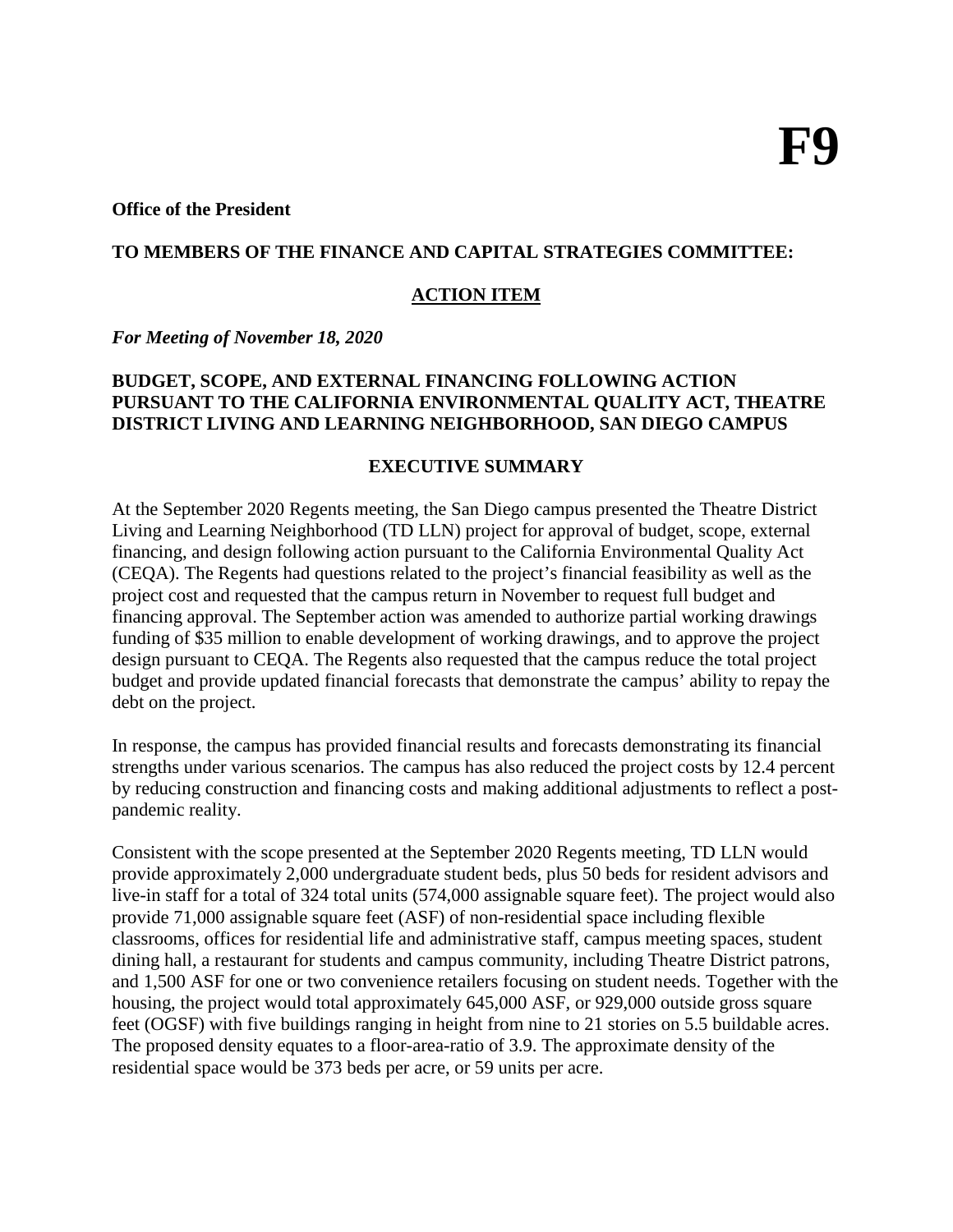#### **FINANCE AND CAPITAL STRATEGIES -2- F9 COMMITTEE November 18, 2020**

Beyond the 5.5 buildable acres of the total 11.8 acre site, the remaining 6.3 acres would consist of public realm and vehicular circulation improvements. The project would provide below-grade replacement parking for approximately 1,165 cars (325 net new spaces), for faculty, staff, and patrons of the adjacent La Jolla Playhouse. This number of spaces reflects the final design and layout of the parking structure, as determined by internal circulation requirements and building infrastructure and systems coordination.

The Regents are now being asked to: 1) adopt the California Environmental Quality Act Findings; 2) approve the project budget of \$565 million (reduced from \$645 million in the September Regents item), to be funded from external financing (\$564 million) and housing auxiliary reserves (\$1 million); 3) approve the project scope; and 4) approve \$564 million in external financing.

### **RECOMMENDATION**

The President of the University recommends that the Finance and Capital Strategies Committee recommend to the Regents that:

- A. The 2020-21 Budget for Capital Improvements and the Capital Improvement Program be amended as follows:
	- From: San Diego: Theatre District Living and Learning Neighborhood preliminary plans and partial working drawings – \$35 million to be funded from housing reserves (\$34 million) and campus funds (\$1 million).
	- To: San Diego: Theatre District Living and Learning Neighborhood preliminary plans, working drawings, construction, and equipment – \$565 million to be funded with external financing (\$564 million) and housing auxiliary reserves (\$1 million).
- B. The scope of the Theatre District Living and Learning Neighborhood (TD LLN) project shall provide:1) residential space of approximately 574,000 assignable square feet (ASF) comprised of 2,000 undergraduate student beds, 50 beds for resident advisors and live-in staff, and residential support space; 2) non-residential space of approximately 71,000 ASF comprised of flexible classrooms (17,100 ASF), offices for residential life and administrative staff (10,900 ASF), campus meeting spaces (9,000 ASF), student dining hall (17,700 ASF), a restaurant for students and campus community, including Theatre District patrons (3,800 ASF), convenience retail (1,500 ASF), and building maintenance and operations space (11,000 ASF); 3) underground parking for approximately 1,165 cars (325 net new spaces); and 4) public realm and vehicular circulation improvements including an improved campus entry at Revelle College Drive, realignment of Scholars Drive South, an extension of Ridge Walk, a valet/drop-off zone for the adjacent performing arts venues; a transit hub for campus shuttles; and recreation and outdoor wellness areas throughout the site.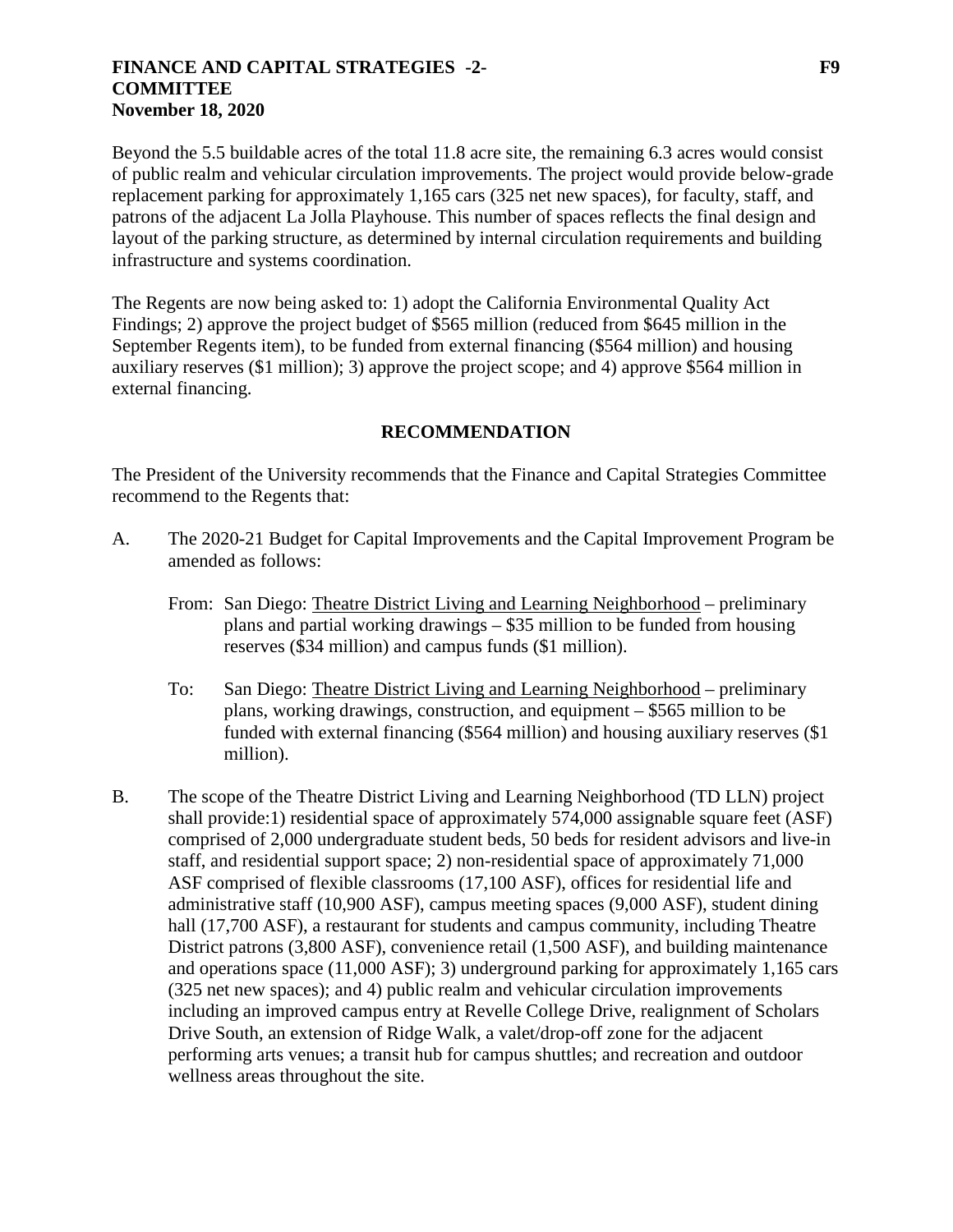#### **FINANCE AND CAPITAL STRATEGIES -3- F9 COMMITTEE November 18, 2020**

- C. The President be authorized to obtain external financing in an amount not to exceed \$564 million plus additional related financing costs. The President shall require that:
	- (1) Interest only, based on the amount drawn, shall be paid on the outstanding balance during the construction period.
	- (2) As long as the debt is outstanding, general revenues from the San Diego campus shall be maintained in amounts sufficient to pay the debt service and to meet the related requirements of the authorized financing.
	- (3) The general credit of the Regents shall not be pledged.
- D. Following review and consideration of the environmental consequences of the proposed TD LLN project, as required by California Environmental Quality Act (CEQA), including any written information addressing this item received by the Office of the Secretary and Chief of Staff no less than 24 hours in advance of the beginning of the Regents meeting, testimony or written materials presented to the Regents during the scheduled public comment period, and the item presentation, the Regents:

Adopt CEQA Findings, affirming that the proposed project is consistent with and covered by 2018 Long Range Development Plan Environmental Impact Report for the La Jolla Campus and Addendum No. 5 to the 2018 Long Range Development Plan Environmental Impact Report for the Theatre District Living and Learning Neighborhood, previously considered by the Regents on September 17, 2020.

E. The President be authorized, in consultation with the General Counsel, to execute all documents necessary in connection with the above.

## **BUDGET REDUCTION STRATEGIES**

The campus has identified three strategies described below to achieve a 12.4 percent reduction (\$80 million) in the total project budget of \$645 million presented to the Regents in September. The revised total project budget is \$565 million.

#### 1) Reduction in Construction Costs (\$46.5 million savings)

Reductions under this category have been achieved by price concessions from the designbuilder and its key trade partners, aggressive assumptions about lower prices from the nearterm competitive bidding market, and by reducing owner contingency (from three percent to one percent) and contractor contingency (from five percent to four percent).

As a result of these changes, the costs are more in alignment with benchmarks as shown in Table 1 below.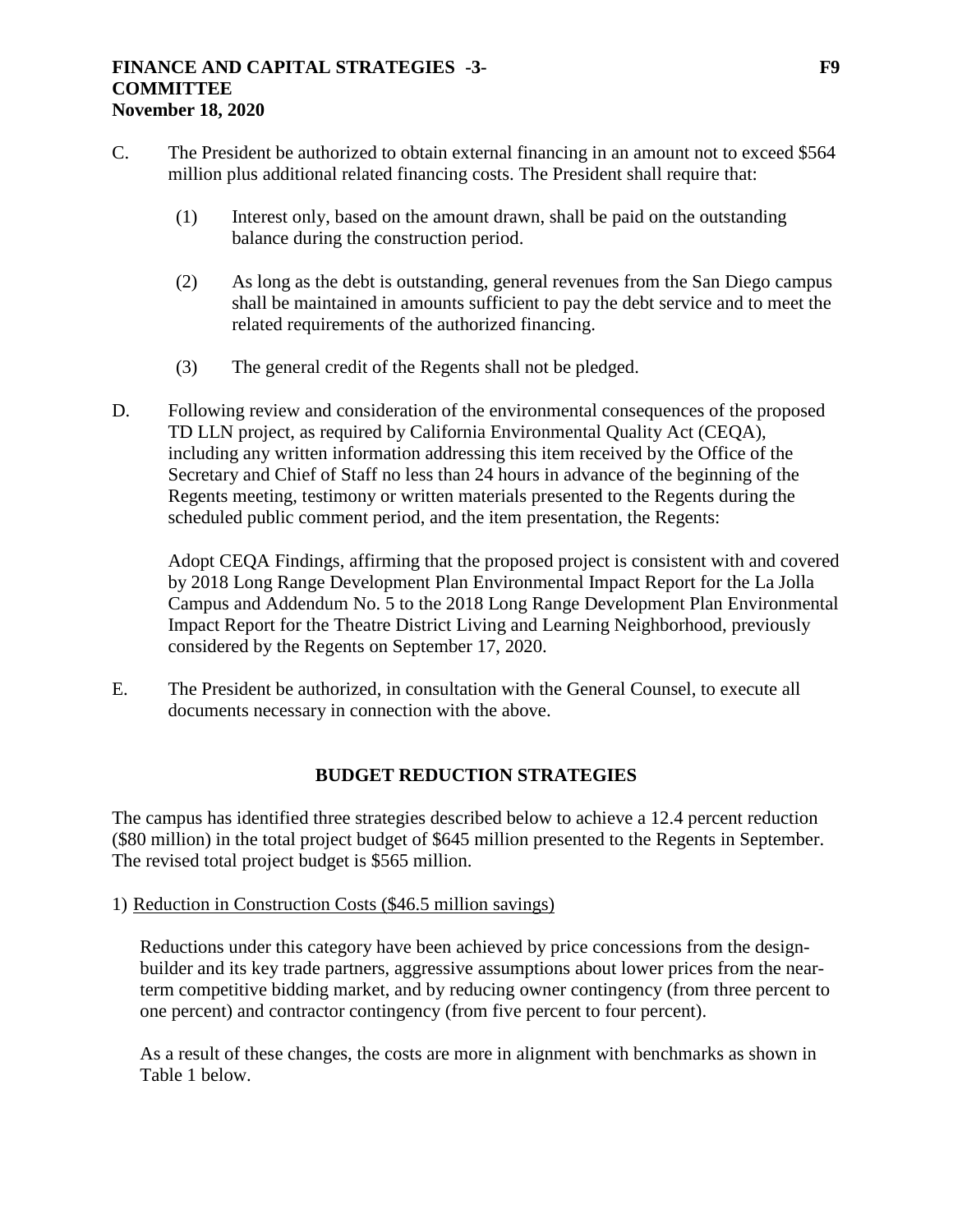#### **FINANCE AND CAPITAL STRATEGIES -4- F9 COMMITTEE November 18, 2020**

### **Table 1: Cost Benchmarks**

|                      | <b>Building Cost per Bed*</b> | <b>Building Cost per Parking Space</b> |
|----------------------|-------------------------------|----------------------------------------|
| TD LLN – proposed    | \$149.000                     |                                        |
| <b>LIC Benchmark</b> | \$162.000                     |                                        |
| NTPLIN               | 8145.006                      |                                        |

*\* Excluding study spaces, the cost per bed for the proposed project would be \$139,000.*

The difference in parking costs between the North Torrey Pines Living and Learning Neighborhood (NTP LLN) project and the proposed project is driven by three factors:

- NTP LLN benefitted from a sloping site, which reduced shoring, earthwork, and waterproofing;
- TD LLN includes an additional level below grade due to site constraints;
- TD LLN needs more circulation infrastructure due to use by patrons of the Theatre District.

The housing costs for TD LLN are slightly higher than NTP LLN for three reasons:

- A premium for the exterior skin due to the strategic location and feedback from the neighboring community;
- Higher tower height (21 floors at TD LLN, 14 floors at NTP LLN);
- Additional investments to reflect a post-pandemic reality including additional kitchens and bathrooms; the routing of make-up air through the roof rather than the exterior wall; and HVAC upgrades to common spaces above and beyond what was installed at NTP LLN, resulting in a cleaner exterior and higher quality.

## 2) Reassessment of Scope Due to Pandemic (\$4.5 million savings)

Due to the COVID pandemic, the campus has reevaluated certain program elements including the student dining hall and lecture hall, given several evolving trends following the pandemic. The campus has reconfigured these space plans to better adapt to changes in social distancing guidelines, remote learning, and student needs. Changes to each program element are described below.

**Student Dining Hall** – The budget presented to the Regents in September included a tenant improvement (TI) allowance for vendor customization. The TI allowances for more customized spaces have been eliminated so that the space can provide more flexibility for post-COVID occupancy. Reconfiguration of the student dining hall would provide adequate physical distancing for queuing and seating, and flexible student seating and lounge space, which could also be utilized for study and co-working when the dining operation is closed, allowing for additional decompression space. Functions such as the main kitchen, refrigeration, and storage would be centralized for efficiency and cost savings.

**Reconfiguration of Instructional Space** – As a result of the pandemic, social distancing guidelines, and the success of transitioning some coursework to hybrid methods (in-person and online), the campus is reconfiguring the space that was previously identified as a 480-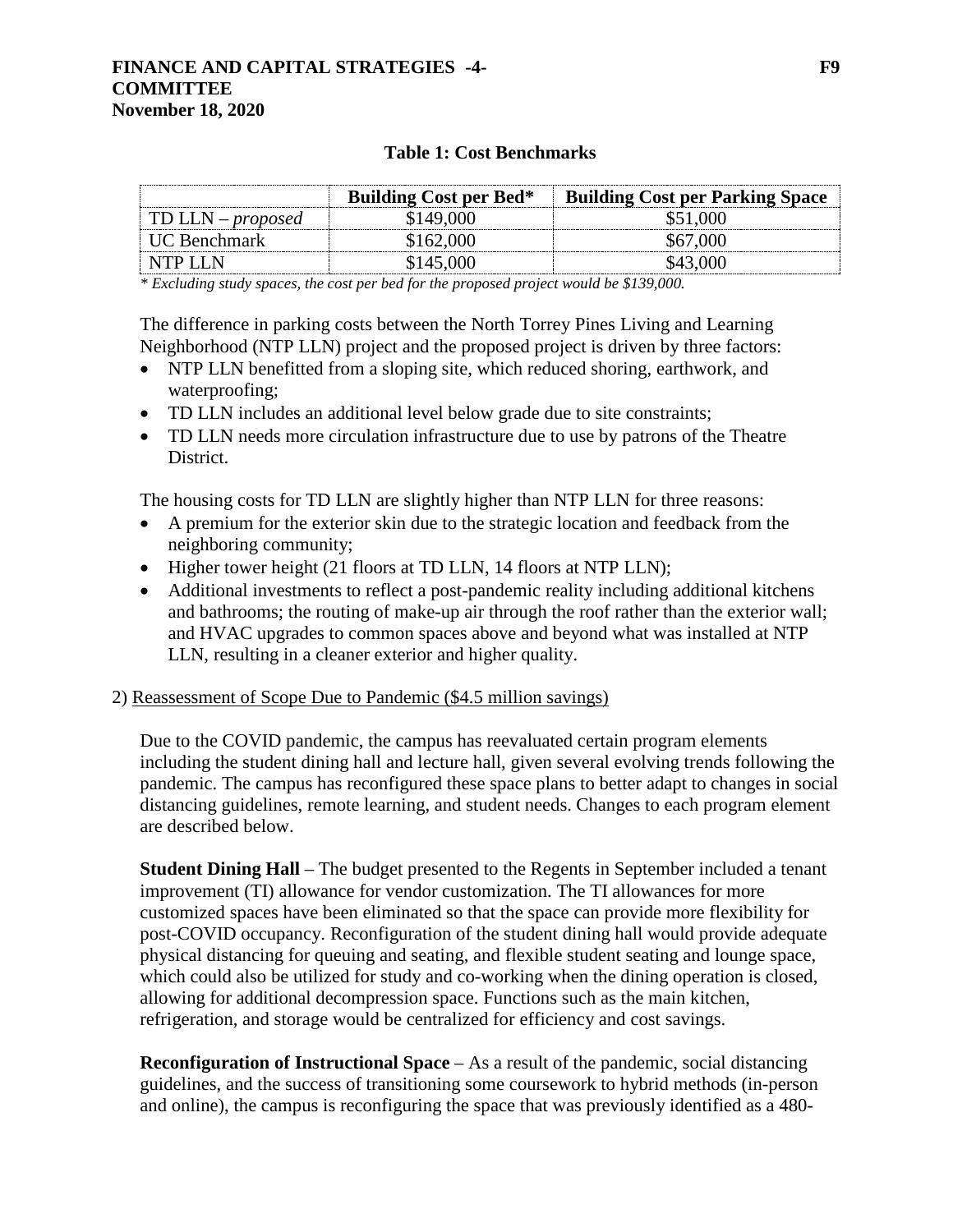#### **FINANCE AND CAPITAL STRATEGIES -5- F9 COMMITTEE November 18, 2020**

fixed-seat, sloped-floor lecture hall. The need for additional classroom and learning spaces at UC San Diego is still present given sustained undergraduate enrollment growth and a shortage of teaching spaces; however, it is anticipated that, after completion of the TD LLN project in 2023, there will be less demand for traditional fixed-seat lecture halls that do not allow for flexibility in a changing instructional environment. The proposed lecture hall space would be reconfigured to provide smaller, flexible classrooms with moveable furniture that can be adapted to many different teaching styles and room configurations.

## 3) Reduction in Construction Financing Costs (\$29 million savings)

UC's traditional planning rate of six percent for interest during construction is well above current rates. Actual taxable commercial paper rates have ranged between 1.7 percent and 2.3 percent in the past three years. Rather than use a rate which is significantly higher than the actual market rate, the campus has budgeted the estimated interest during construction for the project at three percent interest which is still a conservative rate.

## *Project Implementation and Schedule*

The campus is utilizing the progressive design-build delivery process. Partial working drawings funding authorized at the September Regents meeting allowed the campus to continue development of construction documents for site demolition, earthwork and excavation, and structural and foundation-only packages, and to support ongoing preconstruction services for the make-ready scope. The approval requested now would enable the campus to begin construction in late 2020 / early 2021 and achieve a phased delivery of the project, focusing on completion of most residences by fall 2023 to meet the critical housing needs of that incoming class.

# **FUNDING PLAN AND FINANCIAL FEASIBILITY**

The total project budget of \$565 million would be funded from external financing (\$564 million) and housing auxiliary reserves (\$1 million). The original source of the \$1 million was from two allocations from the UC Housing Assistance fund in 2017 and 2018.

The distribution of project cost is as follows (refer to Attachment 1, Project Sources and Uses for additional information):

- \$87 million related to the non-residential program, which includes academic spaces and public realm, would be sourced from campus funds.
- \$404 million related to housing and \$74 million related to parking, to be recovered through rents and parking revenues

#### **The campus is meeting or exceeding the required margin and coverage debt ratios.**

The primary financial impact of the pandemic is a permanent reduction in State funding of \$30 million for UC San Diego. The campus responded by implementing the UC-wide salary freeze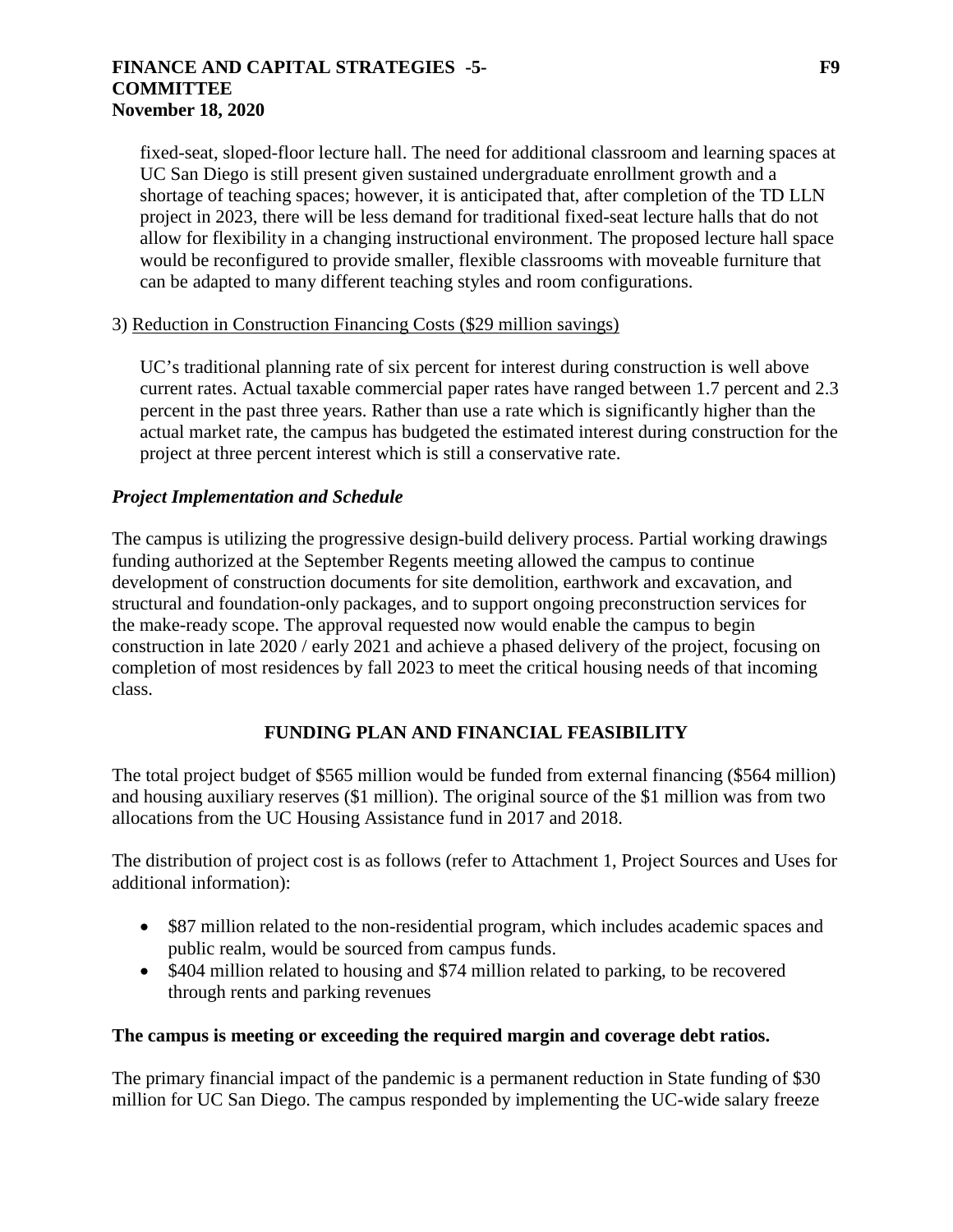#### **FINANCE AND CAPITAL STRATEGIES -6- F9 COMMITTEE November 18, 2020**

for non-represented staff and faculty, yielding annual savings of \$19 million (represented staff received increases as per union agreements). In addition, the campus implemented a permanent budget cut of four percent across all operations, mostly delivered through attrition and strict position control, worth another \$48 million in annual savings. These measures fully mitigate the impact and would allow the campus to mitigate additional risk.

It is worth noting that UC San Diego achieved its largest undergraduate enrollment ever this fall (approximately 3[1](#page-5-0),840 students, according to fall quarter 2020 third week enrollment data<sup>1</sup>), for both Californians and non-residents.

Over a ten-year period, and even when using a planning rate of six percent, the campus is projected to have a positive modified cash flow margin: it is in fact forecasted to be consistently greater than three percent:

|   | \$'s millions         |         | <b>Forecast</b> |         |         |         |         |         |         |         |         |
|---|-----------------------|---------|-----------------|---------|---------|---------|---------|---------|---------|---------|---------|
|   |                       | 2020    | 2021            | 2022    | 2023    | 2024    | 2025    | 2026    | 2027    | 2028    | 2029    |
| A | <b>Total Revenues</b> | 3,747.4 | 3,809.          | 4,065.7 | 4,171.6 | 4,336.8 | 4,454.1 | 4,572.4 | 4,699.2 | 4,825.  | 4,955.2 |
| B | <b>Total Expenses</b> | 3,740.9 | 3,802.5         | 3,912.7 | 4,033.2 | 4,196.8 | 4,313.2 | 4.445.8 | 4,582.9 | 4,724.5 | 4,872.5 |
| C | Net Income (A-B)      | 6.4     | 6.5             | 153.    | 138.4   | 140.    | 140.8   | 126.6   | 116.4   | 100.5   | 82.7    |
| D | <b>Depreciation</b>   | 212.0   | 218.3           | 224.9   | 231.6   | 238.6   | 245.7   | 253.1   | 260.7   | 268.5   | 276.6   |
|   | Principal             |         |                 |         |         |         |         |         |         |         |         |
| E | <b>Payments</b>       | 59.2    | 64.6            | 84.1    | 86.9    | 80.5    | 87.0    | 89.3    | 93.2    | 97.0    | 101.5   |
|   | <b>Net Cash Flow</b>  |         |                 |         |         |         |         |         |         |         |         |
|   | $(C+D-E)$             | 159.2   | 160.2           | 293.8   | 283.2   | 294.3   | 295.7   | 286.8   | 280.2   | 268.4   | 254.2   |

In addition, to err on the side of conservatism, UC San Diego has deferred a number of planned capital projects worth \$1.3 billion on the campus side. This allows the debt service to operations maximum to remain within policy even when using a planning rate of six percent, well above market rates.

<span id="page-5-0"></span> <sup>1</sup> Link to data source: <https://ir.ucsd.edu/third-week/index.html>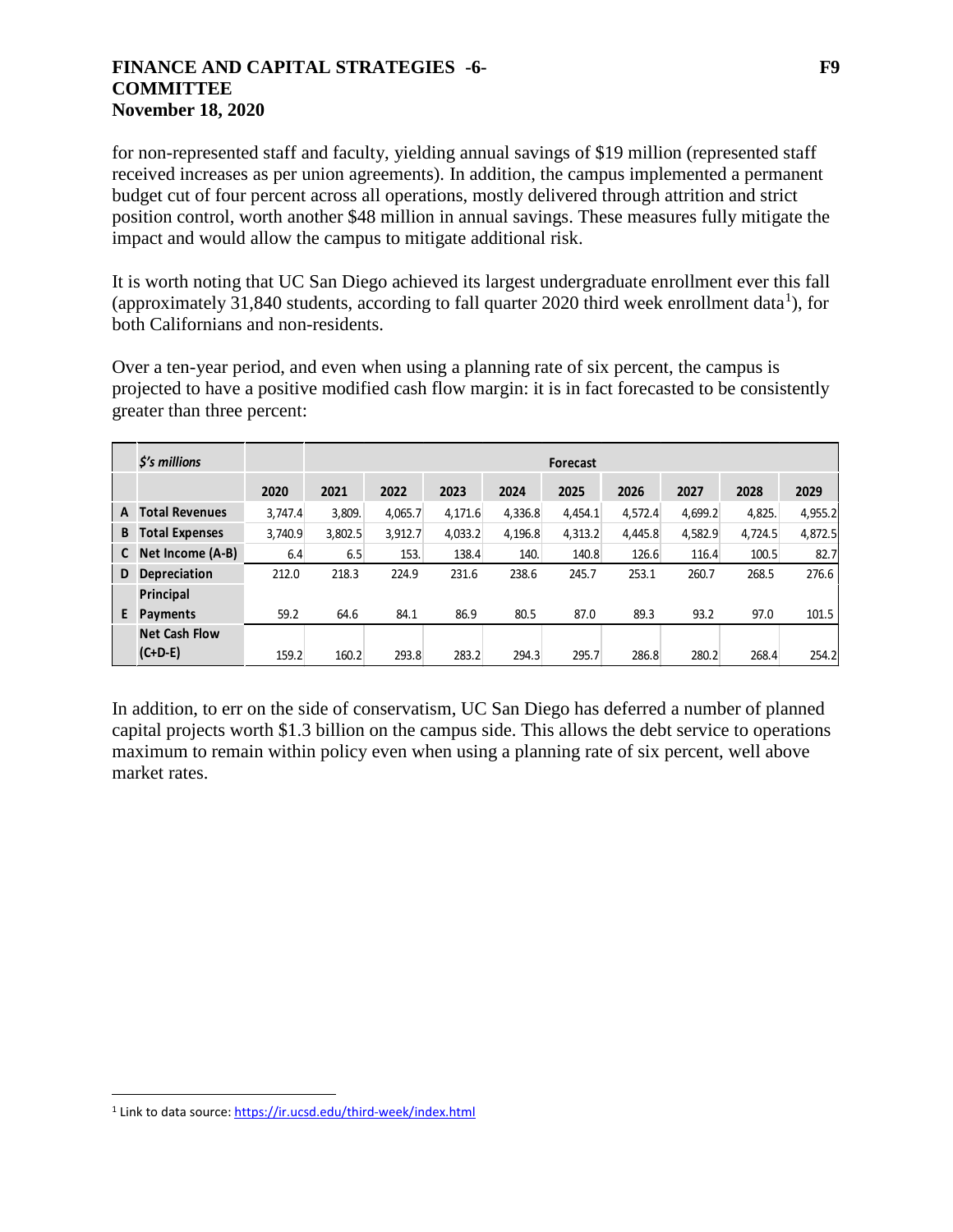### **FINANCE AND CAPITAL STRATEGIES -7- F9 COMMITTEE November 18, 2020**



### **The Housing Auxiliary has the demand and the revenues to support the debt**

UC San Diego housing prices are at least 20 percent below market and the campus offers the most affordable housing in the UC system despite having opened new residential spaces with 5,525 beds in the last five years. As a result, student demand for beds remains very high, estimated at 29,000 before COVID. After permanently eliminating triples, the campus is falling very short of the demand, with a supply of only 18,000 beds after the opening of the North Torrey Pines Living and Learning Neighborhood this academic year. As a result, the campus is no longer able to offer a two-year guarantee to its undergraduate population.

Even through the pandemic, undergraduate singles are near full occupancy: 2,000 undergraduates taking all classes remotely still decided to live on campus (because of attractive prices and amenities, broadband Wi-Fi, convenient access to health services and testing, and peer networking).

The one-time impact on housing from reduced 2020 and 2021 revenues is estimated at \$92 million and will be bridged with the recent working capital financing. If single occupancy continues through the entire 2022 academic year (i.e. for another 18 months), another \$38 million would be needed for a total of \$140 million, well within the \$200 million UC San Diego borrowed.

While UC San Diego's housing program is facing one-time impacts associated with COVID and the opening of the NTP LLN (approved previously), its long-term forecast demonstrates that it has the margin required to repay the debt and meet the required system coverage by the second year of occupancy (2025):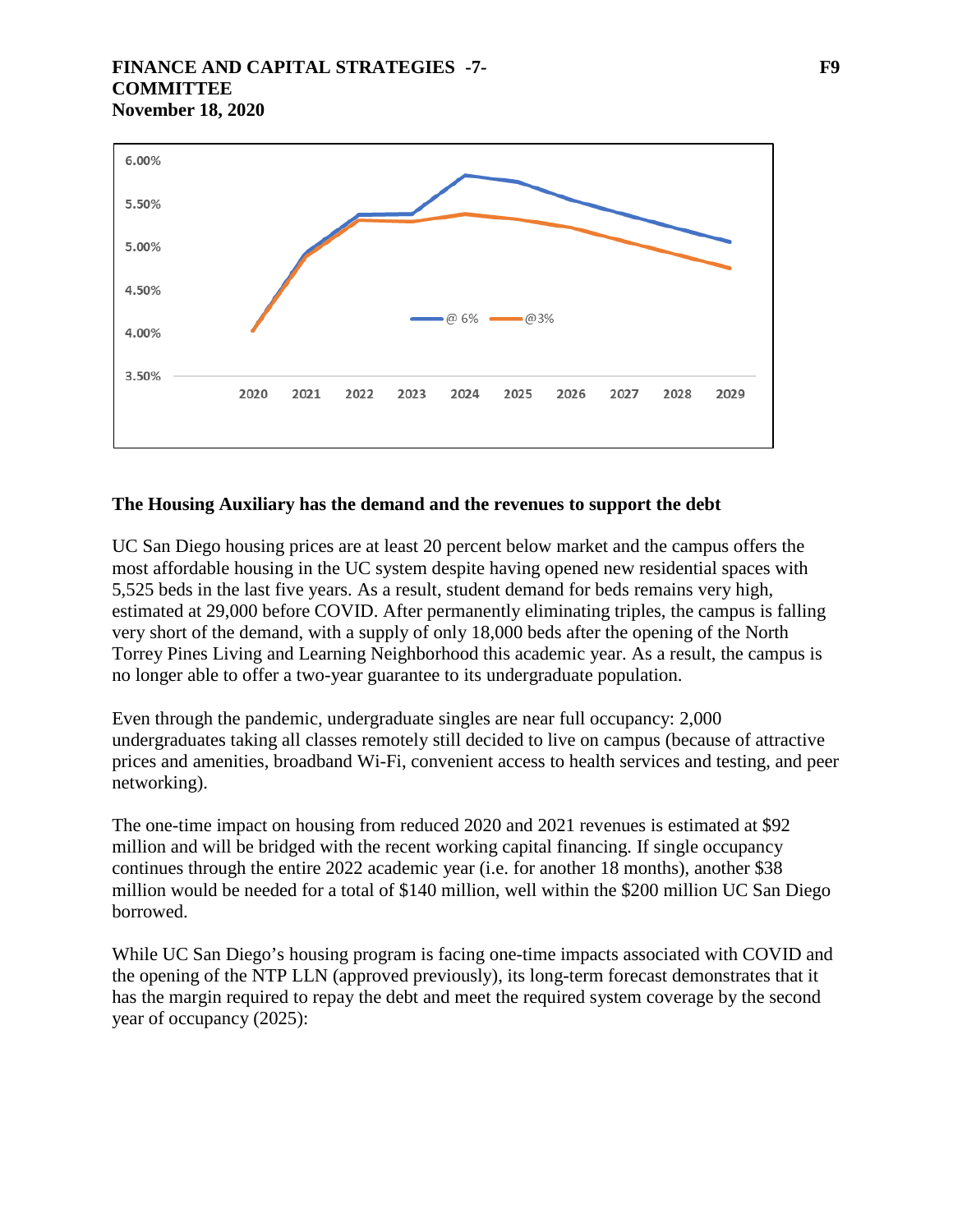### **FINANCE AND CAPITAL STRATEGIES -8- F9 COMMITTEE November 18, 2020**

| <b><i>Ś's millions</i></b>  |                      | Projected |        |        |        |        | Forecast |        |        |        |        |
|-----------------------------|----------------------|-----------|--------|--------|--------|--------|----------|--------|--------|--------|--------|
|                             |                      | 2020      | 2021   | 2022   | 2023   | 2024   | 2025     | 2026   | 2027   | 2028   | 2029   |
|                             | <b>Bed Inventory</b> | N/A       | 9.939  | 17.778 | 17.778 | 19,778 | 19.778   | 19.778 | 19,778 | 19,778 | 19.778 |
| A Total Revenues            |                      | 157.8     | 188.3  | 253.5  | 265.5  | 306.0  | 320.2    | 335.2  | 350.9  | 367.4  | 384.8  |
| <b>Total Expenses</b><br>B. |                      | 157.5     | 146.4  | 161.6  | 174.4  | 190.7  | 197.5    | 210.8  | 219.6  | 244.7  | 238.7  |
| Net Income (A-B)<br>C       |                      |           | 41.9   | 91.9   | 91.1   | 115.3  | 122.7    | 124.4  | 131.3  | 122.7  | 146.1  |
| Debt Service<br>D.          |                      | 49.2      | 82.8   | 97.2   | 97.0   | 107.7  | 107.6    | 112.0  | 112.2  | 111.9  | 112.3  |
| Margin (C-D)<br>E.          |                      | (48.9)    | (40.9) | (5.3)  | (5.9)  | 7.6    | 15.1     | 12.4   | 19.1   | 10.8   | 33.8   |
| Debt Service Coverage (C/D) |                      | 0.01      | 0.51   | 0.95   | 0.94   | 1.07   | 1.14     | 1.11   | 1.17   | 1.10   | 1.30   |

## **TD LLN will have a positive cash flow**

Using a market rate of three percent, the project is forecasted to generate positive margin at time of completion in fiscal 2024.

|    | \$'s millions               |      |      |      |      | Forecast |      |      |      |      |      |
|----|-----------------------------|------|------|------|------|----------|------|------|------|------|------|
|    |                             | 2024 | 2025 | 2026 | 2027 | 2028     | 2029 | 2030 | 2031 | 2032 | 2033 |
|    | A Total Revenues            | 29.9 | 31.4 | 33.0 | 34.6 | 36.3     | 38.1 | 40.0 | 42.0 | 44.1 | 46.4 |
| B. | <b>Total Expenses</b>       | 10.1 | 10.4 | 10.8 | 11.3 | 11.7     | 12.3 | 12.8 | 13.3 | 13.9 | 14.5 |
|    | Net Income (A-B)            | 19.8 | 21.0 | 22.1 | 23.3 | 24.6     | 25.8 | 27.3 | 28.7 | 30.3 | 31.9 |
| D. | Debt Service                | 12.1 | 12.1 | 19.4 | 19.4 | 19.4     | 19.4 | 19.4 | 19.4 | 19.4 | 19.4 |
| E  | Margin (C-D)                | 7.7  | 8.9  | 2.7  | 3.9  | 5.2      | 6.4  | 7.9  | 9.3  | 10.9 | 12.5 |
|    | Debt Service Coverage (C/D) | 1.64 | 1.74 | 1.14 | 1.20 | 1.27     | 1.33 | 1.41 | 1.48 | 1.56 | 1.64 |

### **The Transportation Services Auxiliary has the demand and the revenues to support the debt**

The project would provide approximately 1,165 spaces, a 325 space increase over the surface lots that will be demolished. On average, the spaces are between 96 and 98 percent occupied during peak academic hours (mostly by faculty and staff). During off-peak hours, including both the evening and weekend, parking in this neighborhood has a similarly high occupancy rate because these lots provide parking for patrons of the La Jolla Playhouse and other performing arts events in the Theatre District. As explained in previous Regents items, this parking would not be for student residents, nor would it be paid for by student-residents of the project. The parking spaces included in this project are important because they will not only serve the needs described above but would also encourage UC San Diego community members to park on campus rather than parking in adjacent residential neighborhoods, which has been a constant concern raised by local residents.

The one-time impact on the transportation services auxiliary from reduced 2020 and 2021 revenues is estimated at \$22 million and will be bridged with recent working capital financing. While the transportation services auxiliary is facing one-time impacts associated with the COVID pandemic, the long-term forecast demonstrates it has the margin required to repay the debt: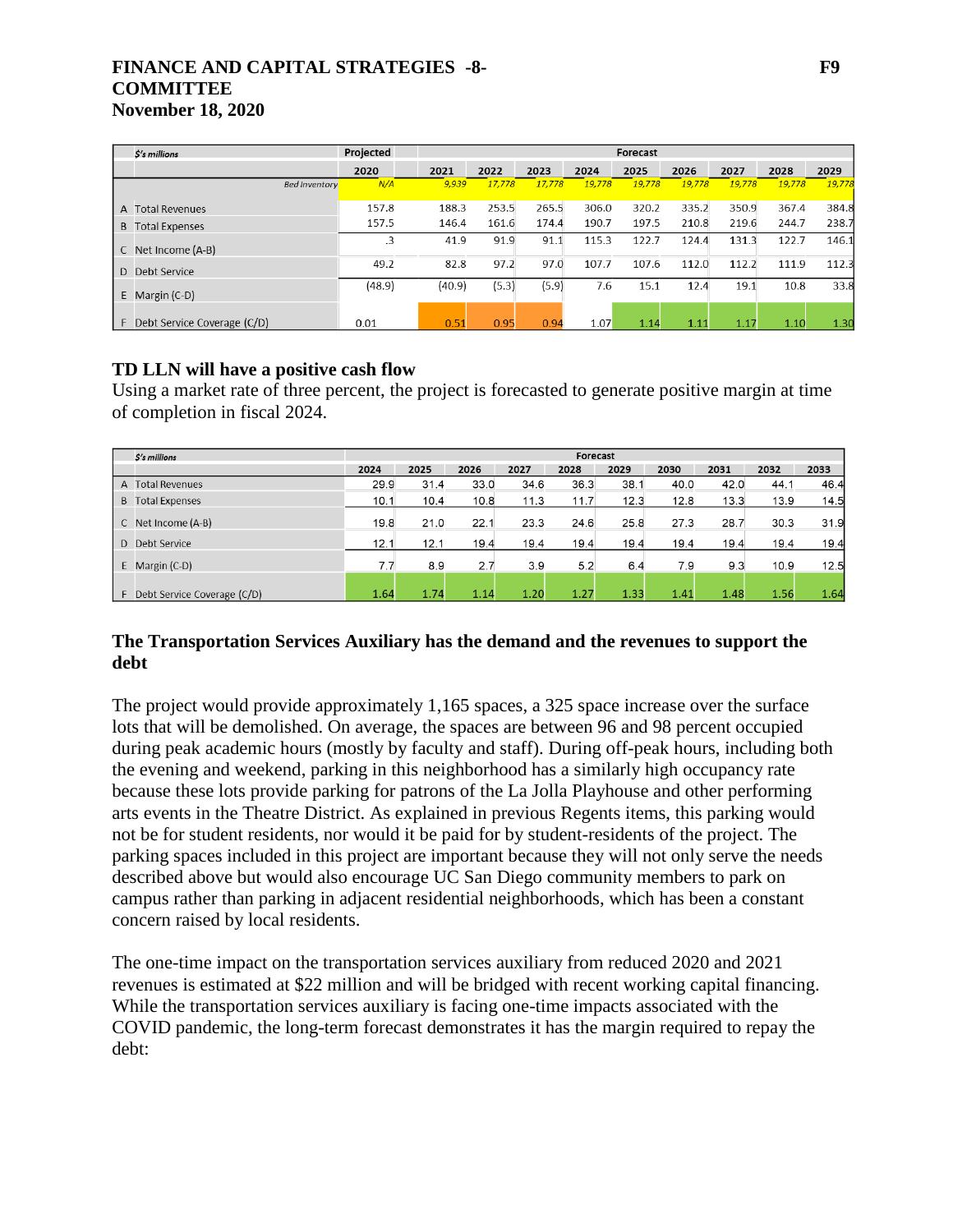### **FINANCE AND CAPITAL STRATEGIES -9- F9 COMMITTEE November 18, 2020**

| $S's$ millions                        | Projected |        |      |      |       | Forecast |      |      |      |      |
|---------------------------------------|-----------|--------|------|------|-------|----------|------|------|------|------|
|                                       | 2020      | 2021   | 2022 | 2023 | 2024  | 2025     | 2026 | 2027 | 2028 | 2029 |
| <b>Total Revenues</b><br>$\mathsf{A}$ | 32.9      | 29.4   | 47.8 | 50.5 | 53.7  | 56.7     | 59.9 | 64.8 | 66.7 | 68.7 |
| <b>B</b> Total Expenses               | 32.7      | 32.6   | 32.7 | 34.4 | 35.2  | 36.2     | 37.7 | 39.3 | 40.3 | 41.3 |
| C Net Income (A-B)                    | ٠         | (3.2)  | 15.1 | 16.1 | 18.5  | 20.5     | 22.2 | 25.5 | 26.4 | 27.3 |
| Debt Service                          | 7.9       | 8.0    | 8.4  | 8.4  | 10.36 | 10.4     | 11.7 | 11.7 | 11.7 | 11.7 |
| Margin (C-D)                          | (7.7)     | (11.1) | 6.7  | 7.7  | 8.2   | 10.1     | 10.5 | 13.8 | 14.7 | 15.7 |
|                                       |           |        |      |      |       |          |      |      |      |      |
| Debt Service Coverage (C/D)           | 0.03      | (0.39) | 1.81 | 1.92 | 1.79  | 1.98     | 1.90 | 2.18 | 2.26 | 2.34 |

The project is forecasted to generate positive margin and cover the required project debt service coverage at time of completion. Visitor parking is projected to generate two-thirds of the required revenues through both peak and off-peak usage. The remaining one-third will be generated through peak usage by academic faculty, staff, and non-residential student parking revenues.

#### **CALIFORNIA ENVIRONMENTAL QUALITY ACT COMPLIANCE**

Pursuant to the California Environmental Quality Act (CEQA), Addendum No. 5 to the 2018 Long Range Development Plan Environmental Impact Report (EIR) (SCH#2016111019) was prepared for this project. There are no changes to the project, nor have there been changes to the circumstances under which the project was undertaken, nor is there new information since the CEQA findings were adopted in support of project design approval at the September 2020 Regents meeting. None of the circumstances that would trigger subsequent or supplemental environmental review under Public Resources Code Section 21166 and CEQA Guidelines Sections 15162 or 15163 have occurred or are present. Therefore, this action would not require revisions to Addendum No. 5 nor would the project require revisions to the certified 2018 LRDP EIR (Attachment 3). CEQA findings for this project were adopted by the Regents at their September 2020 meeting. Because this action item involves another discretionary approval, pursuant to CEQA, it requires a separate CEQA determination, and therefore includes adoption of the CEQA Findings included in Attachment 6.

| Assignable-Square-Feet                              |
|-----------------------------------------------------|
| California Environmental Qualit                     |
| Environmental Impact Report                         |
| Funds Functioning as an Endowment                   |
| Outside-Gross-Square-Feet                           |
| Long Range Development Plan                         |
| North Torrey Pines Living and Learning Neighborhood |
| Theatre District Living and Learning Neighborhood   |
| Tenant Improvement                                  |

#### **KEY TO ACRONYMS:**

#### **ATTACHMENTS:**

| Attachment 1 <sup>.</sup> | <b>Project Sources and Uses</b>               |
|---------------------------|-----------------------------------------------|
| Attachment 2:             | <sup>3</sup> Summary of Financial Feasibility |
| Attachment 3:             | - Financial Slides                            |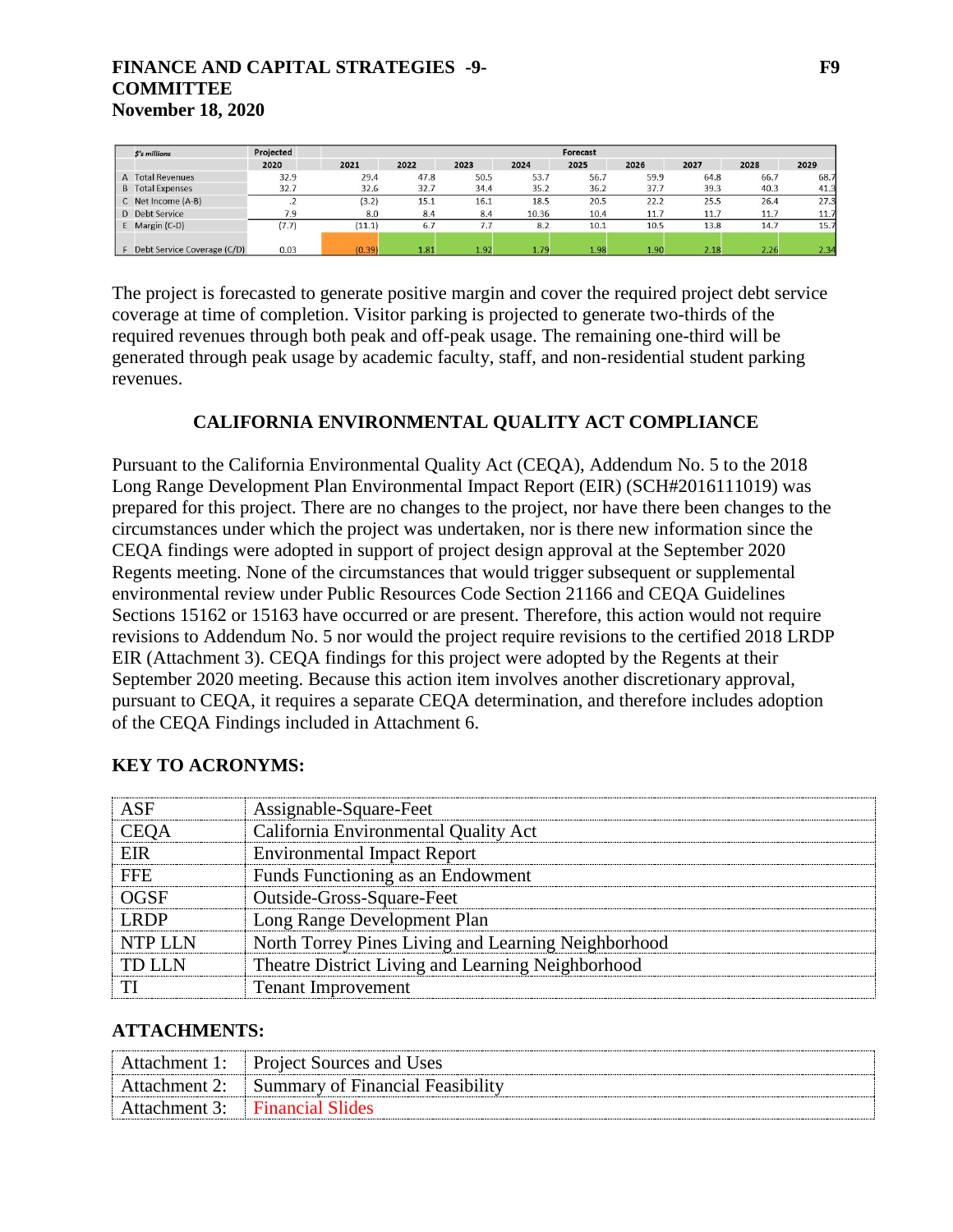## **FINANCE AND CAPITAL STRATEGIES -10- F9 COMMITTEE November 18, 2020**

|               | Addendum 5 to the 2018 LRDP                                                 |
|---------------|-----------------------------------------------------------------------------|
|               | https://drive.google.com/file/d/1o9LWJA6IvtUhF5D9g5nVVHEmlhyexL1a/view      |
| Attachment 4: | Appendices:                                                                 |
|               | https://drive.google.com/file/d/1eGMeSUqPKodRcwNZ01cm2rj9VmjMKWK4/          |
|               | v1ew                                                                        |
| Attachment 5: | UC San Diego 2018 LRDP EIR                                                  |
|               | https://plandesignbuild.ucsd.edu/planning/lrdp/la-jolla.html#Environmental- |
|               | <b>Impact-Report</b>                                                        |
| Attachment 6: | <b>CEQA</b> Findings                                                        |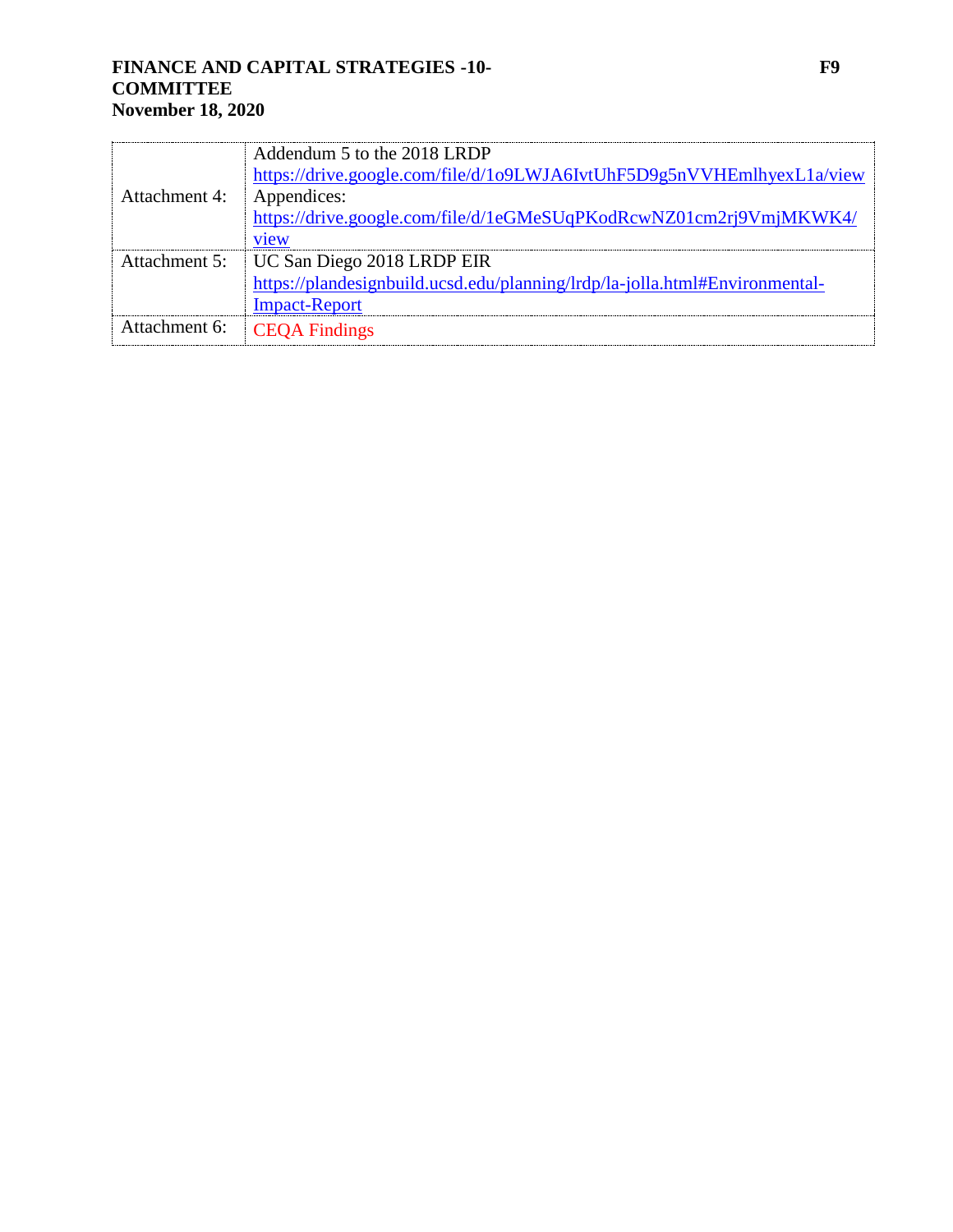### **PROJECT SOURCES AND USES – PAGE 1 OF 2 THEATRE DISTRICT LIVING AND LEARNING NEIGHBORHOOD (CCCI 7456)**

| <b>PROJECT SOURCES</b>                                           | <b>Total</b>  | $%$ of          |
|------------------------------------------------------------------|---------------|-----------------|
|                                                                  |               | Tota.           |
| <b>External Financing</b>                                        | \$564,000,000 | 99.8%           |
| Housing Auxiliary Reserves (UCOP Housing Assistance Allocations) | .000          | 20 <sub>k</sub> |
| <b>Total Sources</b>                                             | \$565,000,000 | 100.0%          |

| USES                                 | <b>Student</b> | <b>Non-Residential</b> | Parking    | Total         | $%$ of |
|--------------------------------------|----------------|------------------------|------------|---------------|--------|
| <b>Cost Category</b>                 | Housing        |                        |            |               | Total  |
| Site Clearance <sup>(a)</sup>        | 579,000        | 113,000                | 108,000    | 800,000       | 0.2    |
| Building <sup>(b)</sup>              | 305,450,000    | 55,319,000             | 59.235,000 | 420,004,000   | 79.2   |
| Exterior Utilities <sup>(c)</sup>    |                | 9,300,000              |            | 9,300,000     | 1.8    |
| Site Development                     | 24,353,000     | 4,740,000              | 4,560,000  | 33,653,000    | 6.3    |
| A/E Fees                             | 22,396,000     | 4,692,000              | 3,002,000  | 30,090,000    | 5.7    |
| Campus Administration <sup>(d)</sup> | 5,391,000      | 1,048,000              | 1,011,000  | 7,450,000     | 1.4    |
| Surveys, Tests, Plans, Specs         | 3,162,000      | 622,000                | 586,000    | 4,370,000     | 0.8    |
| Special Items <sup>(e)</sup>         | 13,996,000     | 2,695,000              | 2.642,000  | 19,333,000    | 3.6    |
| Contingency                          | 3.200.000      | 2,100,000              | 200,000    | 5.500,000     | 1.0    |
| Total P-W-C                          | 378,527,000    | 80,629,000             | 71,344,000 | \$530,500,000 | 100.0% |
| Groups $2 \& 3$ Equipment            | 12,240,000     | 2,420,000              | 300,000    | 14,960,000    |        |
| Project Total Uses                   | 390,767,000    | 83,049,000             | 71,644,000 | \$545,460,000 |        |
| <b>Interest During Construction</b>  | 13,076,000     | 4,041,000              | 2,423,000  | 19,540,000    |        |
| <b>Grand Total</b>                   | 403.843.000    | 87,090,000             | 74.067.000 | \$565,000,000 |        |

*(a) Includes abatement of assumed quantity of hazardous materials in the utilities found beneath the existing surface parking lots and cost of the demolition; removal and proper disposal of some assumed quantity of contaminated soils.* 

*(b) Includes Prime General Contractor costs within 5' of building perimeter, University Facilities Management, Security, and ITS costs, temporary utility costs, Builders Risk Insurance and UCIP."*

*(c) Exterior Utilities include connections to existing utility tunnel for a number of different systems including high temperature water, chilled water, and redundant telecommunications pathways.* 

*(d) Campus Administration includes campus staff time for planning and management, plan reviews and construction inspection.*

*(e) Special Items includes progressive design build competition fees, detailed project program, pre-design studies, environmental documentation and monitoring, specialty consultants, commissioning, agency fees, and peer seismic reviews.*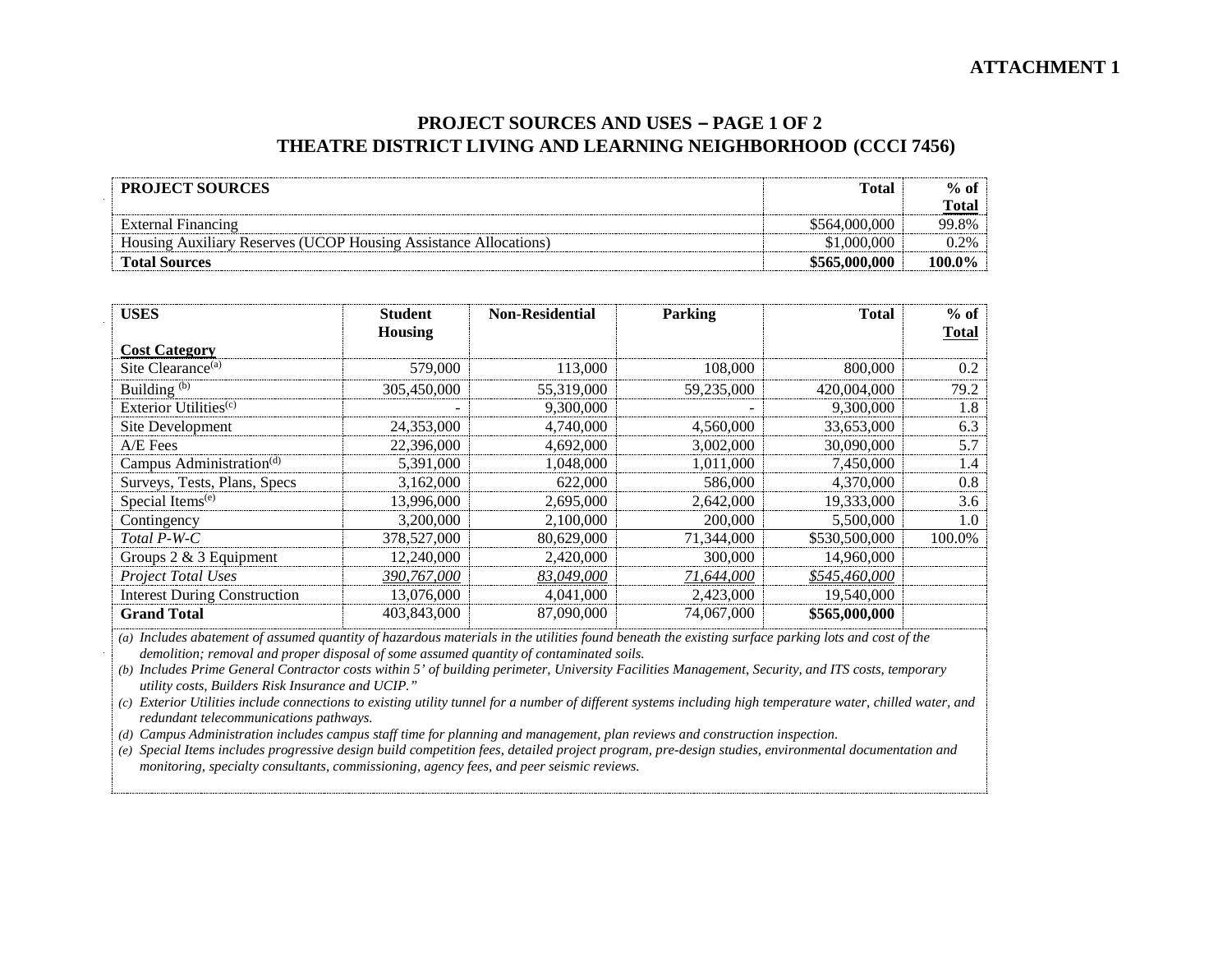| <b>FUNDING SCHEDULE BY PHASE</b> |               |
|----------------------------------|---------------|
| <b>Preliminary Plans</b>         | 30,000,000    |
| <b>Working Drawings</b>          | 14,800,000    |
| Construction                     | 485,700,000   |
| <b>Total P-W-C</b>               | 530,500,000   |
| <b>Financing Costs</b>           | 19,540,000    |
| Groups $2 \& 3$ Equipment        | 14,960,000    |
| <b>Total Project</b>             | \$565,000,000 |

| PROJECT STATISTICS                   | <b>Student Housing</b> | <b>Non-Residential</b> | <b>Total</b>         |
|--------------------------------------|------------------------|------------------------|----------------------|
| $ASF^{(f)}$                          | 574,000                | 71,000                 |                      |
| OGSF <sup>(g)</sup>                  | 823,000                | 106,000                |                      |
| Total Number of Beds <sup>(h)</sup>  | 2.050                  | n/a                    | n/a                  |
| Total Number of Units <sup>(i)</sup> | 324                    | n/a                    | n/a                  |
| Efficiency Ratio: ASF / OGSF         | 0.70                   | 0.67                   | n/a                  |
| Building Cost / OGSF                 | \$371                  | \$522                  | n/a                  |
| Total PWC Cost / OGSF                | \$460                  | \$761                  | n/a                  |
| Grand Total Cost / OGSF              | \$491                  | \$822                  | n/a                  |
| Building Cost / Bed                  | \$149,000              | n/a                    | n/a                  |
| Total PWC Cost / Bed                 | \$184,647              | n/a                    | n/a                  |
| Grand Total Cost per Bed             | \$196,997              | n/a                    | n/a                  |
|                                      |                        |                        |                      |
| <b>Parking Structure</b>             |                        |                        | <b>Parking Total</b> |
| Number of Parking Spaces             | n/a                    | n/a                    | 1.165                |
| <b>GSF</b>                           | n/a                    | n/a                    | 519,000              |
| Building Cost / GSF                  | n/a                    | n/a                    | \$114                |
| Total PWC Cost / GSF                 | n/a                    | n/a                    | \$137                |
| Grand Total Cost / GSF               | n/a                    | n/a                    | \$143                |
| Bldg. Cost / Parking Space           | n/a                    | n/a                    | \$50,845             |
| Grand Total Cost / Parking Space     | n/a                    | n/a                    | \$63,577             |

*(f) ASF is the Assignable Square Footage and represents the net usable area.*

*(g) OGSF (Outside Gross Square Footage) is the sum of all covered or roofed areas of a building located outside of the enclosed structure for all stories or areas that have floor surfaces. This area is calculated at 50% of the Covered Unenclosed Gross Area*

*(h) Includes 2,000 undergraduate student beds (908 apartment beds and 1,092 residence hall beds), 42 beds for Resident Advisors (RA's), and 8 beds for professional/staff use.*

*(i) Includes 278 undergraduate units and 46 resident advisor and professional/staff use units.*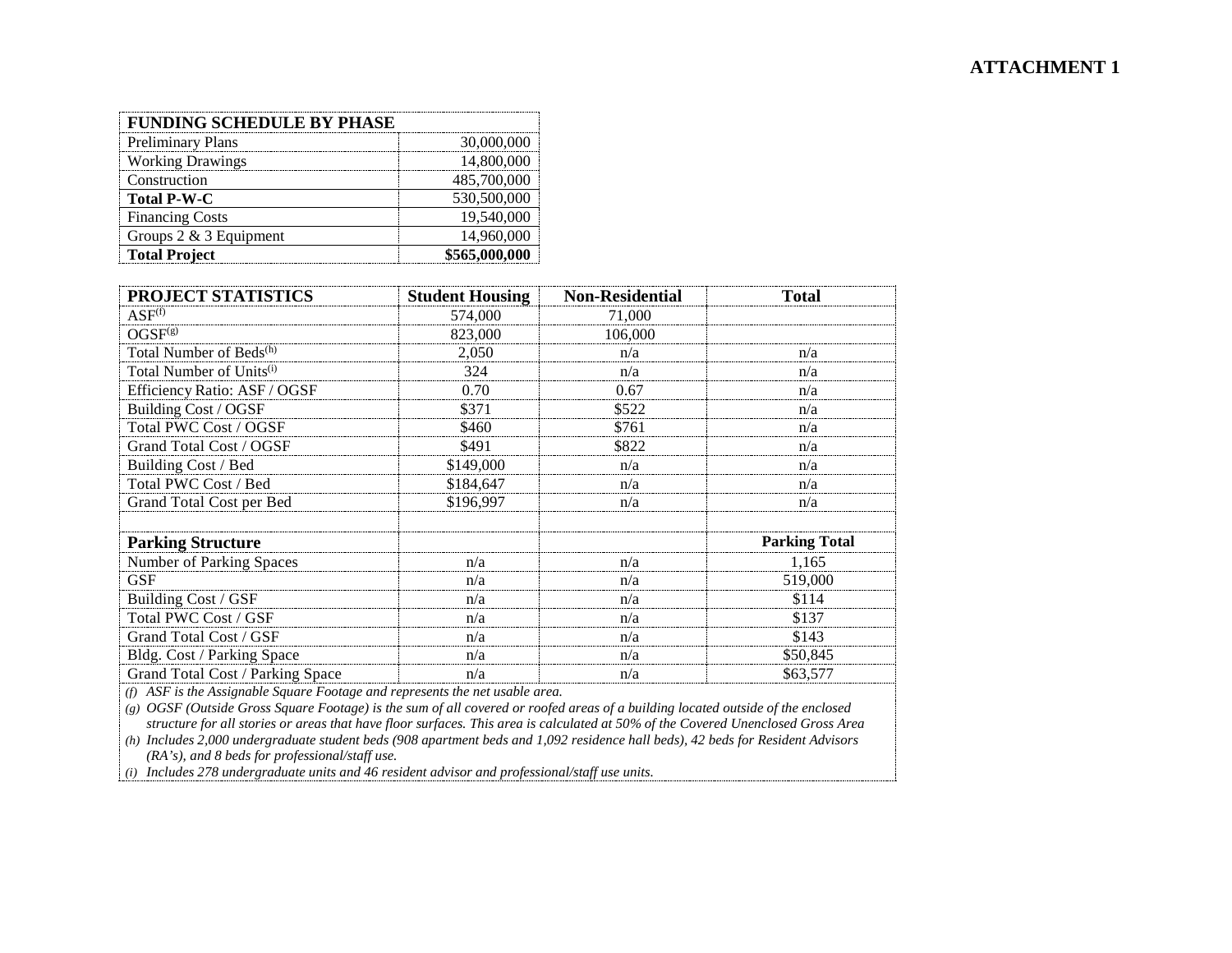## **ATTACHMENT 2**

## **SUMMARY OF FINANCIAL FEASIBILITY – PAGE 1 OF 2**

| <b>San Diego Campus</b>                                                       |                      |  |  |
|-------------------------------------------------------------------------------|----------------------|--|--|
| Project Name                                                                  | Theatre District LLN |  |  |
| <b>UCOP</b> Project #                                                         | 963040               |  |  |
| <b>Total Estimated Project Costs</b>                                          | \$565,000,000        |  |  |
| Anticipated Interest During Construction (included in estimated project cost) | \$19,540,000         |  |  |

| <b>Proposed Sources of Funding</b>                              |               |  |  |
|-----------------------------------------------------------------|---------------|--|--|
| External Financing – Tax-Exempt (Non-Residential)               | \$87,090,000  |  |  |
| External Financing – Tax-Exempt (Housing $&$ Parking)           | \$476,910,000 |  |  |
|                                                                 |               |  |  |
| Housing Auxiliary Reserves – UCOP Housing Assistance Allocation | \$1,000,000   |  |  |
| <b>Sources of Funding Total</b>                                 | \$565,000,000 |  |  |

*Fund sources for external financing shall adhere to University policy on repayment for capital projects.*

| <b>Financing Assumptions - Non-Residential</b> |                                          |  |  |  |
|------------------------------------------------|------------------------------------------|--|--|--|
| <b>External Financing Amount</b>               | 87,090,000                               |  |  |  |
| <b>Anticipated Repayment Source</b>            | General Revenues of the San Diego Campus |  |  |  |
| <b>Anticipated Fund Source</b>                 | Campus Funds                             |  |  |  |
| <b>Financial Feasibility Rate</b>              | $6.0\%$                                  |  |  |  |
| First Year of Principal (e.g. year 10)         | FY 2026                                  |  |  |  |
| Term (e.g. 30 years)                           | 35 years (2 years interest only)         |  |  |  |
| <b>Final Maturity</b>                          | FY 2058                                  |  |  |  |
| <b>Estimated Average Annual Debt Service</b>   | \$6,120,000                              |  |  |  |

| Financing Assumptions - Housing & Parking    |                                          |  |  |
|----------------------------------------------|------------------------------------------|--|--|
| <b>External Financing Amount</b>             | \$476,910,000                            |  |  |
| <b>Anticipated Repayment Source</b>          | General Revenues of the San Diego Campus |  |  |
| <b>Anticipated Fund Source</b>               | Housing and Parking Revenues             |  |  |
| <b>Financial Feasibility Rate</b>            | $6.0\%$                                  |  |  |
| First Year of Principal (e.g. year 10)       | FY 2026                                  |  |  |
| Term (e.g. 30 years)                         | 35 years (2 years interest only)         |  |  |
| <b>Final Maturity</b>                        | FY 2058                                  |  |  |
| <b>Estimated Average Annual Debt Service</b> | \$33,514,000                             |  |  |

Below are results of the financial feasibility analysis for the proposed project using the campus' Debt Affordability *Model. The model includes projections of the campus's operations and planned financings.*

|                                     | <b>CAMPUS FINANCING BENCHMARKS</b> |                                     |                  |
|-------------------------------------|------------------------------------|-------------------------------------|------------------|
| <b>Measure</b>                      | <b>10 Year Projections</b>         | <b>Approval</b><br><b>Threshold</b> | Requirement      |
| <b>Modified Cash Flow</b><br>Margin | 4.2% min (FY 2021)                 | $> 0.0\%$                           | <b>Must Meet</b> |